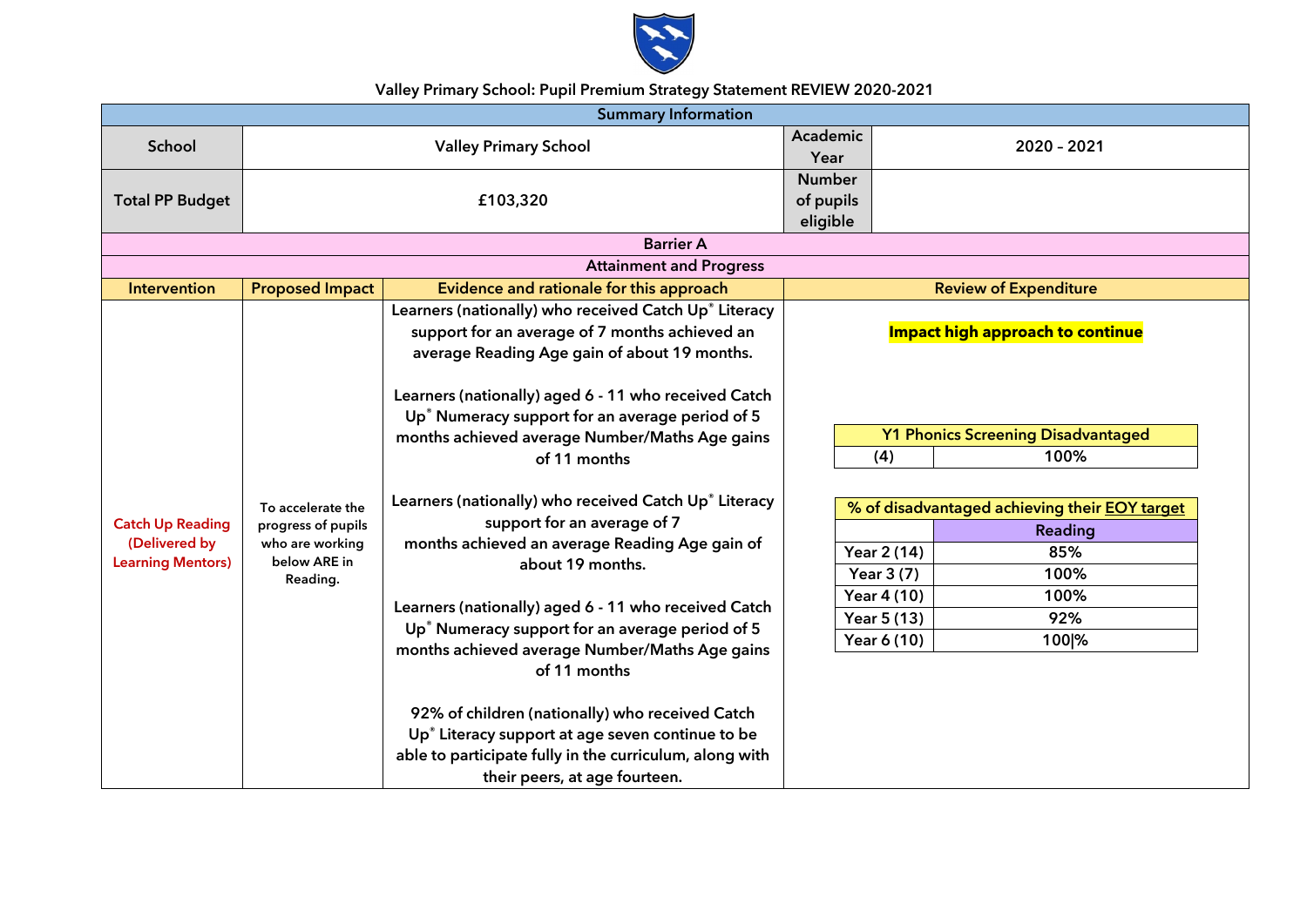| <b>Electronic Devices</b><br>for Remote<br>Learning                                                                                                                                                                                            | To accelerate the<br>progress of pupils<br>in reading, writing<br>and maths during<br>the school<br>closure/isolation<br>periods. |                                                                                                                                                                                                                                                                                                      |                                                                                                                   |                                                |                                                                                                       |                                                  |
|------------------------------------------------------------------------------------------------------------------------------------------------------------------------------------------------------------------------------------------------|-----------------------------------------------------------------------------------------------------------------------------------|------------------------------------------------------------------------------------------------------------------------------------------------------------------------------------------------------------------------------------------------------------------------------------------------------|-------------------------------------------------------------------------------------------------------------------|------------------------------------------------|-------------------------------------------------------------------------------------------------------|--------------------------------------------------|
| Small group/ 1:1<br>intervention<br>delivered by<br><b>Learning Mentors.</b><br>(during school<br>lockdown/isolation<br>periods also)                                                                                                          | To accelerate the<br>progress of pupils<br>in reading, writing<br>and maths.                                                      | Early intervention has the most impact (EEF Toolkit)<br>Evidence from the Education Endowment Fund Pupil<br>Premium toolkit says that small class teaching has<br>between +3- and +5-months impact.                                                                                                  | <b>EYFS Disadvantaged Attainment</b><br>GLD(6)<br>67%<br><b>Y1 Phonics Screening Disadvantaged</b><br>(4)<br>100% |                                                |                                                                                                       |                                                  |
| Y6 and Y2 After<br><b>School and Easter</b><br>Tutoring.<br><b>Teacher and HLTA</b><br>led extra tuition for<br>children to narrow<br>the gap in<br>attainment for<br>disadvantaged<br>pupils in Reading,<br>Maths and SPAG as<br>appropriate. | To accelerate the<br>progress of pupils<br>in reading, writing<br>and maths and<br>SPAG.                                          | Pupil Premium funding focuses on all abilities not just<br>lower ability - The Pupil Premium - An update (July<br>2014)<br>Effective teaching recognises the impact of using AFL<br>to 'close the gap' in what children don't know to<br>ensure that they make progress in line with their<br>peers. | Year 2 (13)<br>Year 3 (7)<br>Year 4 (10)<br>Year 5 (13)<br>Year 6 (10)                                            | Reading<br>85%<br>100%<br>100%<br>92%<br>100 % | % of disadvantaged achieving their EOY target<br><b>Writing</b><br>85%<br>100%<br>100%<br>92%<br>100% | <b>Maths</b><br>85%<br>100%<br>90%<br>85%<br>90% |
| Approximate<br><b>Total Cost Per</b><br>Annum                                                                                                                                                                                                  | £33,000                                                                                                                           |                                                                                                                                                                                                                                                                                                      |                                                                                                                   |                                                |                                                                                                       |                                                  |